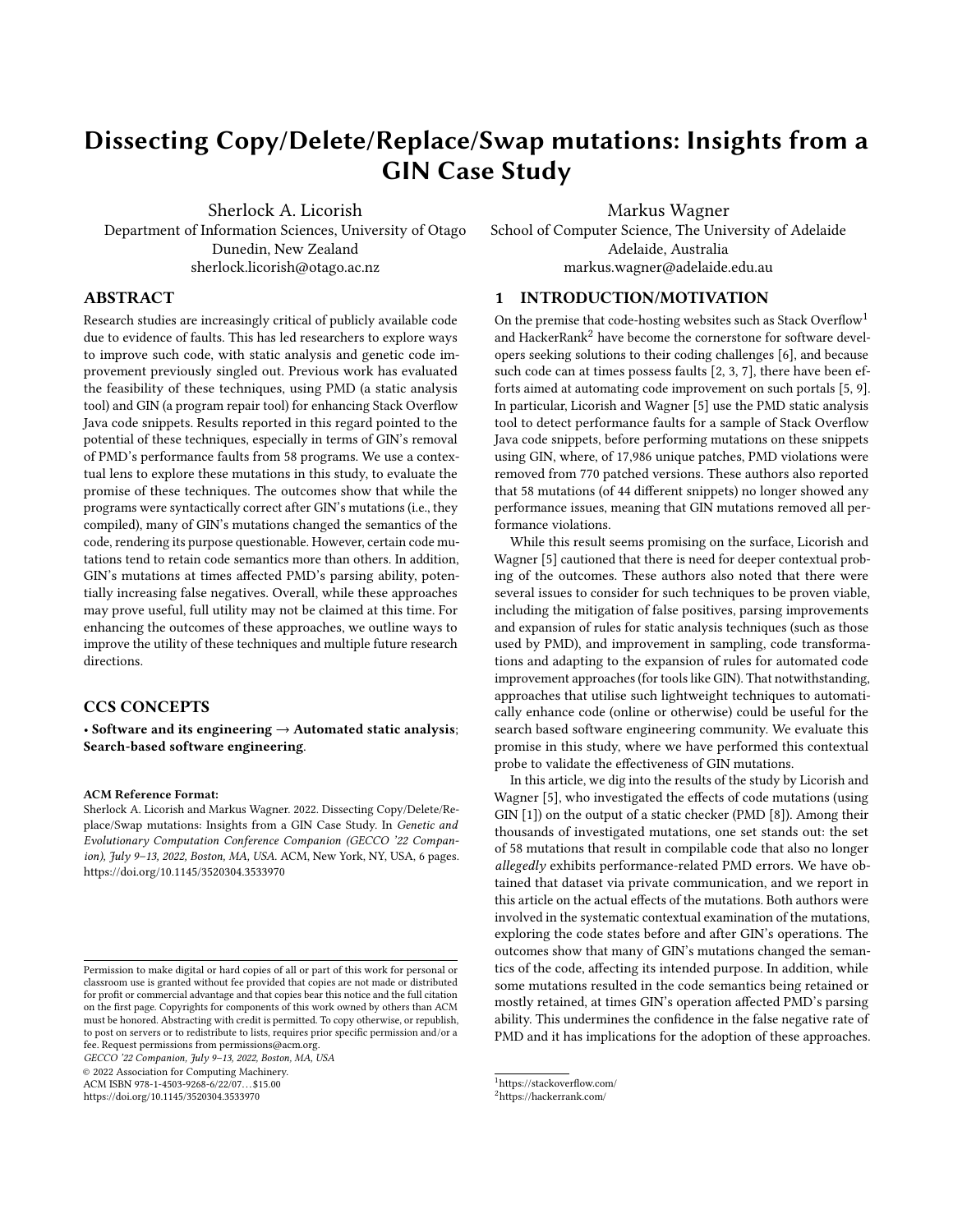| rule                              | count description                                                                                            |
|-----------------------------------|--------------------------------------------------------------------------------------------------------------|
| UseStringBufferForStringAppends   | 26 Prefer StringBuilder (non-synchronized) or StringBuffer (synchronized) over += for concatenating strings. |
| AvoidArrayLoops                   | 15 System.arraycopy is more efficient.                                                                       |
| AddEmptyString                    | 6 Do not add empty strings.                                                                                  |
| AppendCharacterWithChar           | 5 Avoid appending characters as strings in StringBuffer.append.                                              |
| InefficientStringBuffering        | 3 Avoid concatenating nonliterals in a StringBuffer/StringBuilder constructor or append().                   |
| InefficientEmptyStringCheck       | 2 String.trim().length() == $0$ / String.trim().isEmpty() is an inefficient way to validate a blank String.  |
| TooFewBranchesForASwitchStatement | 2 A switch with less than three branches is inefficient, use an if statement instead.                        |
| AvoidInstantiatingObjectsInLoops  | 2 Avoid instantiating new objects inside loops.                                                              |
| ConsecutiveLiteralAppends         | 1 StringBuffer (or StringBuilder).append is called <3> consecutive times with literals.                      |

<span id="page-1-0"></span>Table 1: Based on the 44 original snippets, the 58 mutations remove 62 PMD errors; the 58 mutations are error-free. Examples of rule instantiations are shown as <...>.

Among our contributions in this paper, we outline ways to improve the utility of these techniques.

The remaining sections of this paper are organised as follows. We describe the studied dataset in Section 2. We next detail the methodology that is used for data annotation, after briefly summarising the previous procedures of Licorish and Wagner [\[5\]](#page-5-5) in Section 3. We provide our observations in Section 4, before summarising our outcomes and outlining future opportunities in Section 5.

## 2 DATASET

The starting point of the study by Licorish and Wagner [\[5\]](#page-5-5) are the 8010 Java code snippets from Stack Overflow that were provided by [\[7\]](#page-5-4). PMD finds performance issues in 1203 of these files. Following a sampling of the single-edit space with GIN, 58 single-edit mutations (of 44 different snippets) no longer show any performance issues and the code is compilable: one issue is removed in 54 cases, and two issues are removed in four cases.

Table [1](#page-1-0) shows the performance-related errors of the original 44 code snippets: PMD's error name, the number of times that error has been observed, and a brief description of the error in English (as per PMD).

## 3 METHODOLOGY OF DATA ANNOTATION

In this article, we annotate the 58 mutations with a focus on whether or not a human would deem the mutation acceptable. This highlevel characterisation is performed in two rounds of manual, inductive analyses:

- Round 1) Each author annotates 10 uniquely selected mutations. This is achieved by one author selecting the top 10 mutations, and the other author selecting the bottom 10. The goal: assess the utility of the mutation.
- (1) Describe the change to the semantics of the program.
- (2) Answer the question: "Are the semantics retained? Possible answers: yes/mostly/no"
- Intermediate step: both authors discuss the interpretations to align their protocols and establish agreement. For similar errors (e.g., those snippets where the AvoidArrayLoops error was removed by GIN), the authors discuss their feedback, and strive for convergence in the way the responses were reported. Overall, while the process did not lead to the formal computation of inter-rater agreement, we achieved 100% agreement in our responses to similar errors.

• Round 2) The remaining mutations are then annotated equally. Thus, altogether, each author analysed 29 mutations.

Previously, Licorish and Wagner [\[5\]](#page-5-5) used Java code snippets extracted from Stack Overflow for 2014, 2015, and 2016 that were said to be compilable code from answers which were highly reused [\[6\]](#page-5-1). Various forms of preprocessing were performed on these snippets to make them suitable for program analysis [\[7\]](#page-5-4), before PMD [\[8\]](#page-5-8) and GIN [\[1\]](#page-5-7) were used for experimentation.

PMD is a static analysis tool that has 324 Java-based rules (rulesets/internal/all-java.xml) organised in eight sets: Best Practices, Code Style, Design, Documentation, Error Prone, Multi-Threading, Performance, and Security. This tool accepts code as input for analysis, before returning a summary of the errors in the code under these eight dimensions [\[8\]](#page-5-8).

GIN is an extensible and modifiable toolbox for search-based experimentation with code [\[1\]](#page-5-7). GIN automatically transforms, builds, and tests Java projects. GIN's RandomSampler randomly generates a patch (which is composed of a given number of individual edits) which is then applied to the code before testing. The RandomSampler does not perform a random walk or any iterated search via a sequence of patches, but it always takes the original file as the starting point for the application of the next patch, allowing the characterisation of neighbourhoods in the program space.

The patches of Licorish and Wagner [\[5\]](#page-5-5) comprised one of the following eight: DELETELINE, REPLACELINE, COPYLINE, and SWAPLINE; and DeleteStatement, ReplaceStatement, CopyStatement, and SWAPSTATEMENT. These authors generated 10,000 patches with one line edit, and 10,000 patches with one statement edit, resulting in 17,986 patches (due to patches being randomly re-selected at times). As noted above, our goal in this work is to investigate Licorish and Wagner [\[5\]](#page-5-5)'s outcomes, particularly for GIN's mutations that remove PMD's errors in the code of 58 mutations.

Note that a human annotation is necessary in this case, as no test cases are available for the original code snippets. While it would be possible to generate tests using test case generators, and to consider these then as the ground truth for a characterisation of the landscape, it is unclear if the tests would adequately capture the semantics. Hence, for this preliminary study, we rely on our programming expertise to annotate the data. To this end, we accept that under normal operation, GIN may strive for code correctness by repeated patch generation given the outcomes of test cases. With no test cases used here however, the mutations are not validated through automated means.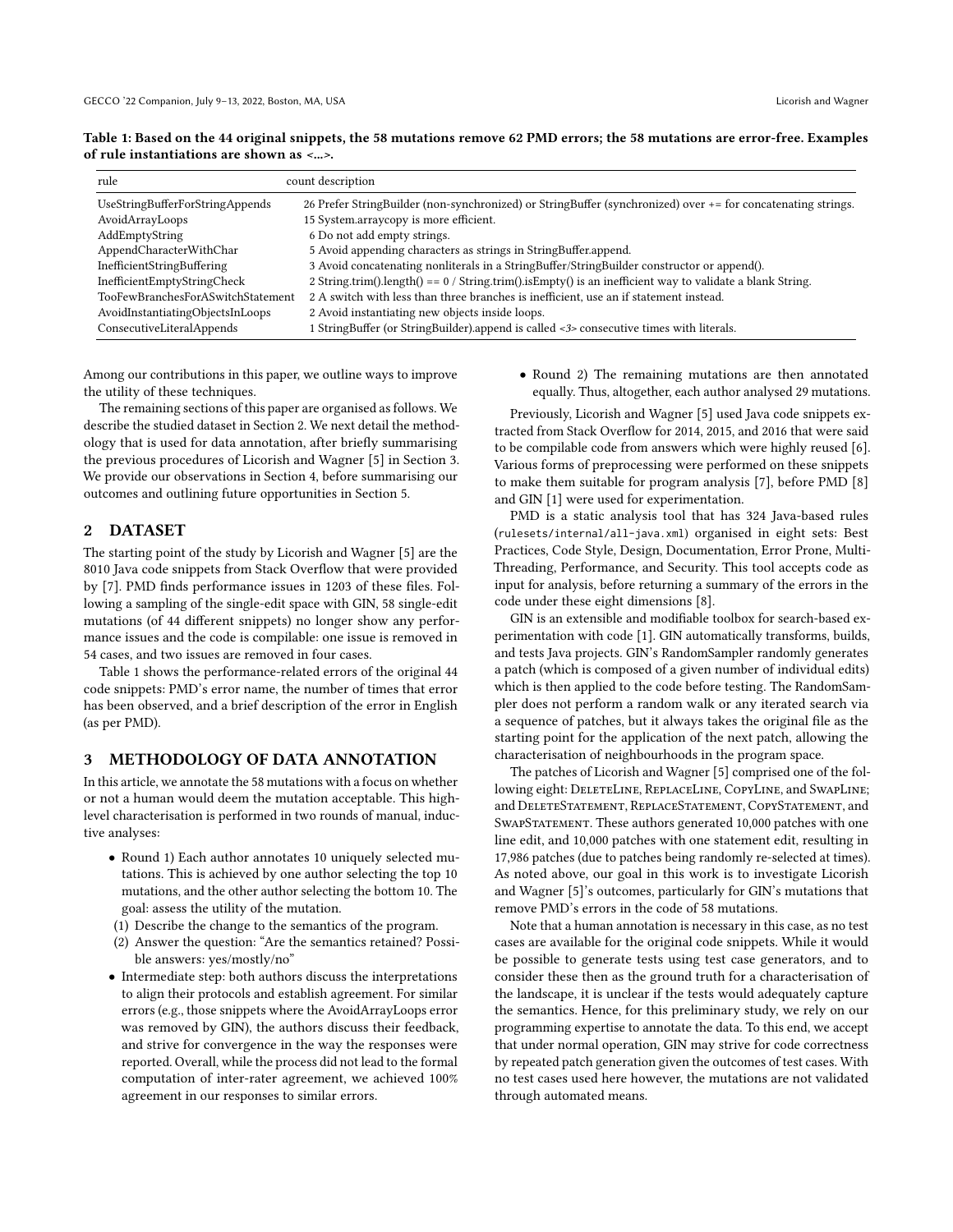Dissecting Copy/Delete/Replace/Swap mutations: Insights from a GIN Case Study GECCO '22 Companion, July 9-13, 2022, Boston, MA, USA

<span id="page-2-0"></span>

| 1              | public class C66208{                              |
|----------------|---------------------------------------------------|
| 2              | <b>public static</b> String expand(String word) { |
| 3              | $int$ stringLength = word.length();               |
| $\overline{4}$ | StringBuffer buffer = $new$ StringBuffer();       |
| 5              | for (int $i = 0$ ; $i <$ stringLength - 1; i++) { |
| 6              | buffer.append(word.substring(i, $i + 1$ ));       |
| 7              | $buffer.append("-")$ ;                            |
| 8              |                                                   |
| 9              | $buffer.append(word.substring(StringLength - 1,$  |
|                | $stringLength)$ ;                                 |
| 10             | <b>return</b> buffer.toString();                  |
| 11             |                                                   |
| 12 }           |                                                   |

Listing 1: Code snippet C66208 with error AppendCharacterWithChar, mutation DeleteStatement(64). The deleted statement is shown in red.

We report our observations from the manual, inductive analyses next.

## 4 OBSERVATIONS

We list the results of the annotation in Table [2.](#page-3-0) Immediately, we can make two observations. First, we can observe that 36 of the 58 mutations (i.e., the vast majority) are the result of DeleteStatement and DeleteLine operations. While this is in contrast to the study of Le Goues et al. [\[4\]](#page-5-9), where deletions and replacements were almost equally frequent, this difference might be an artefact of our set of programs and of our small sample size. Second, we notice that the semantics are retained in only two cases, most of the semantics are retained in six cases, and the semantics undergo a major change (denoted as "semantics retained: no") in the remaining 50 cases. As a single example of a major, non-trivial change to the semantics (where we may see changes like "deletes entire for loop" as a trivial, semantics-changing case), we show in Listing [8](#page-4-0) a case where the loop body was swapped with a statement outside of the loop.

When digging into our interpretation of the mutations, we can see that almost all fixing mutations remove the offending code and thus change the semantics. In a small number of cases, the code deletions might be deemed acceptable. The two cases of the CopyLine and CopyStatement mutations are curious (see Listing [6](#page-4-1) for both), not because the two mutations result in the same code, but because we are of the opinion that PMD should still be reporting the performance-related issue AvoidArrayLoops.

### 5 SUMMARY AND FUTURE OPPORTUNITIES

When considering the 58 code snippets in our sample that all compile without PMD errors after mutations (i.e., they are without syntax errors), it appears like DeleteStatement and DeleteLine mutations result in fewer syntactic code anomalies than the other operations. This conclusion is drawn as, of the 1203 Java snippets that were repaired by Licorish and Wagner [\[5\]](#page-5-5), only 58 code snippets compile with no performance issue (i.e., meaning that they had no syntactic errors). Of note is that a total of 38 mutations (62.1%) were of these DeleteStatement and DeleteLine types in Table [2.](#page-3-0) On the contrary, the six other types of mutations (i.e., ReplaceLine, CopyLine, SwapLine, ReplaceStatement, CopyStatement, and

<span id="page-2-1"></span>1 **public class** C113624{ 2 **protected** StringBuilder setOne(){ 3 StringBuilder builder=**new** StringBuilder(); 4 **try**{ 5 builder.append("Cool"); // [1] 6 **return** builder.append("Return"); // [2] 7 } **finally** { 8 builder.append("+1"); //[3] 9 } 10 } 11 }

Listing 2: Code snippet C113624 with error ConsecutiveLiteralAppends, mutation DeleteLine(5). The deleted line is shown in red.

```
1 public class C204957{
2 public static String convert(String in) {
3 String[] strs = in.split("\\.*000\\.*");
4 StringBuilder sb = new StringBuilder();
5 for (int i = strs.length - 1; i >= 0; --i) {
6 sb.append(strs[i]);
7 if (i > 0 && strs[i - 1].length() > 0) {
8 sb.append(".");
9 }
10 }
11 return sb.toString();
12 }
13
14 public static void main(String[] args) {
15 System.out.println(convert("010.011.100.000.111"));
16 System.out.println(convert("
         010.011.100.000.111.001.011.000.101.110"));
17 System.out.println(convert("010.011.100.111"));
18 System.out.println(convert("000.010.011.100.111"));
19 System.out.println(convert("010.011.100.111.000"));
20 System.out.println(convert("000.010.011.100.111.000"));
21 }
22 }
```
Listing 3: Code snippet C204957 with error AppendCharacterWithChar, mutation DeleteLine(8). The deleted line is shown in red.

SWAPSTATEMENT) only accounted for 20 code snippets that could compile without performance issues. This preliminary observation warrants further investigation to rule out randomness.

While GIN mutations tend to change the semantics of the code, code semantics are at least mostly retained in at least one code snippet for six of the eight operations. Thus, while GIN mutations fix performance issues, such fixes tend to come at the expense of changes in code semantics. Notwithstanding that our analysis did not involve the use of test cases, where GIN may have repeated some of the mutations in search of larger patches for fixing PMD issues, the outcomes here demonstrate the need for deeper contextual probing of automated program repair outcomes, particularly given that test coverage can be biased by developers interest in only testing particular coding paths (and not all possible paths). Under such conditions, mutations may appear plausible, also resulting in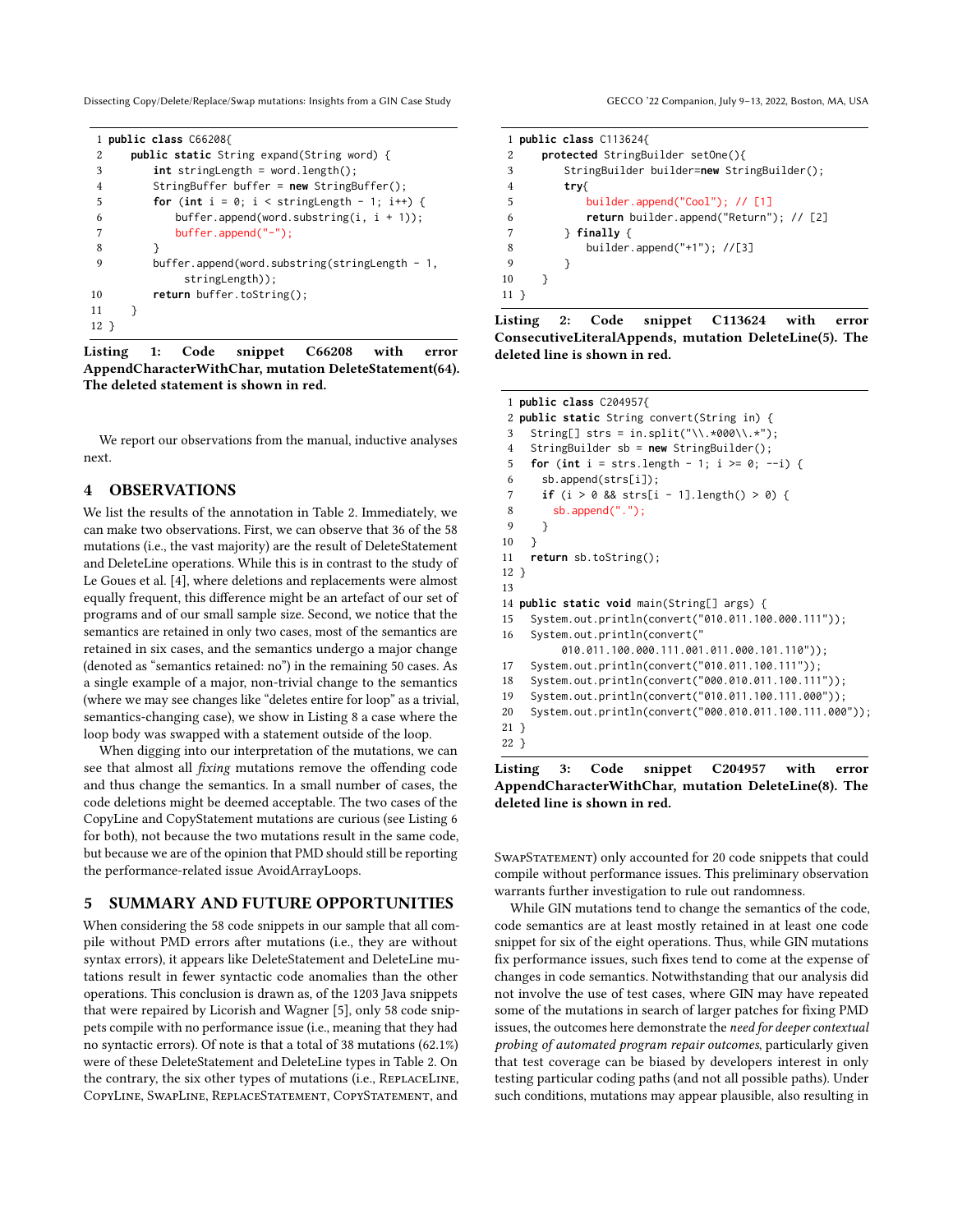<span id="page-3-0"></span>

| Table 2: Details on the 58 mutations. For the cases where our assessment is that the semantics are not retained in the mutation |
|---------------------------------------------------------------------------------------------------------------------------------|
| ("NO"), we list only representative or interesting cases.                                                                       |

| edit type          | count        | semantics retained<br>YES/MOSTLY/NO |  |           |         |  | A B C D E F G H I                   |                          |          | notes on semantics retention (with the level of semantics preser-<br>vation in bold)                                                                                                                                                                                                                                                                                                                                                                                                                                                                                                                                                                                                                              |
|--------------------|--------------|-------------------------------------|--|-----------|---------|--|-------------------------------------|--------------------------|----------|-------------------------------------------------------------------------------------------------------------------------------------------------------------------------------------------------------------------------------------------------------------------------------------------------------------------------------------------------------------------------------------------------------------------------------------------------------------------------------------------------------------------------------------------------------------------------------------------------------------------------------------------------------------------------------------------------------------------|
| DeleteStatement    | 25           | $-1/24$                             |  |           |         |  | $9 \ 4 \ 4 \ 4 \ 2 \ 1 \ 1 \ 2 \ -$ |                          |          | MOSTLY: Listing 1: "the concatenation with a dash is deleted,<br>which can cause confusion if subsequent processing depends on<br>the dashes as a separator"<br>NO: "core intelligence of the class is removed", "removes the<br>statement to copy array elements from one array to another",<br>"removes the entire body of the method", "removes an "if" block<br>responsible for core functionality", "deletes the for loop", "deletes<br>the inner for loop"                                                                                                                                                                                                                                                  |
| DeleteLine         | 11           | $-13/8$                             |  |           |         |  | 4 2 1 1 1 1 -                       |                          | 1        | MOSTLY: Listing 2: "removes one StringBuilder.append which<br>improves the performance of the code, thus the first half of the<br>string is lost not a serious change in the semantics"<br>MOSTLY: Listing 3: "removes code aimed at adding a period (".")<br>to a string could create confusion if the string was used later<br>where the period was necessary"<br>MOSTLY: Listing 4: "removes the statement responsible for output<br>operation. While this would render the code semantically incorrect<br>code, this is not a major change when compared to others"<br>NO: "deleting the offending String append", "removes the code<br>aimed at creating the string buffer", "removes the core of the class" |
| SwapStatement      | 9            | $-/-/9$                             |  |           |         |  | $63 - - - - 1 - -$                  |                          |          | NO: "swaps the core of the method, removing an entire "if" block.",<br>"swaps the while loop", "swaps out the body of the method", "an<br>entire for loop of 14 lines was replaced with one of the contained<br>statements", "swaps loop body with another statment" (Listing 8)                                                                                                                                                                                                                                                                                                                                                                                                                                  |
| ReplaceStatement 8 |              | $-1/7$                              |  |           | $621 -$ |  |                                     |                          |          | MOSTLY: Listing 5: "replaces loop body with one of the state-<br>ments from the loop body"<br>NO: "replaces a long "if" body with a return", "overwrites the<br>offending string concatenation with a System.out.println"                                                                                                                                                                                                                                                                                                                                                                                                                                                                                         |
| SwapLine           | 2            | $-/-/2$                             |  | $1 \t1 -$ |         |  |                                     |                          |          | NO: "the mutation causes the results to be written before the<br>merge, and also changes the program operation by nesting multi-<br>ple while loops that overwrites the arrays"                                                                                                                                                                                                                                                                                                                                                                                                                                                                                                                                   |
| CopyLine           | $\mathbf{1}$ | $1/-/$                              |  |           |         |  |                                     |                          | $\omega$ | YES: Listing 6: we consider this a false positive as PMD should<br>(in our opinion) still be reporting the error                                                                                                                                                                                                                                                                                                                                                                                                                                                                                                                                                                                                  |
| CopyStatement      | $\mathbf{1}$ | $1/-/$                              |  |           |         |  | $\overline{\phantom{a}}$            | $\overline{\phantom{a}}$ |          | - YES: Listing 6: we consider this a false positive as PMD should<br>(in our opinion) still be reporting the error                                                                                                                                                                                                                                                                                                                                                                                                                                                                                                                                                                                                |
| ReplaceLine        | $\mathbf{1}$ | $-1/1$                              |  |           |         |  |                                     | $\overline{\phantom{a}}$ |          | - MOSTLY: Listing 7: "the replacement results in the deletion of an<br>increment, however, as it is still an array loop, we find it curious<br>that PMD thinks the problem has gone away"                                                                                                                                                                                                                                                                                                                                                                                                                                                                                                                         |

H=AvoidInstantiatingObjectsInLoops, I=ConsecutiveLiteralAppends

no syntax-related faults, but the mutated code may not be useful (in terms of its intended purpose).

Findings here also have implications for sampling and code transformations during mutation. For instance, we observe that of 11 code snippets that were mutated by DeleteLine, three mostly retained their semantics. While this edit operation is arguably simple, our evidence suggests that removing offending code can be an effective program repair strategy. If we are able to learn when to use this strategy (e.g., through the use of some pattern recognition approach), thereby removing the randomness of the mutations, we

may be able to effectively improve faulty code online (the goal of Licorish and Wagner [\[5\]](#page-5-5)).

Of note is that PMD parsing seems at times to be confused by GIN's mutations. For instance, Listing [6](#page-4-1) shows that the CopyLine mutation result in the same code, where we anticipated that PMD should still be reporting the performance-related issue AvoidArray-Loops. However, the new code passes without any PMD warning. This points to scope for improving PMD parsing in the way the abstract syntax tree (AST) is processed.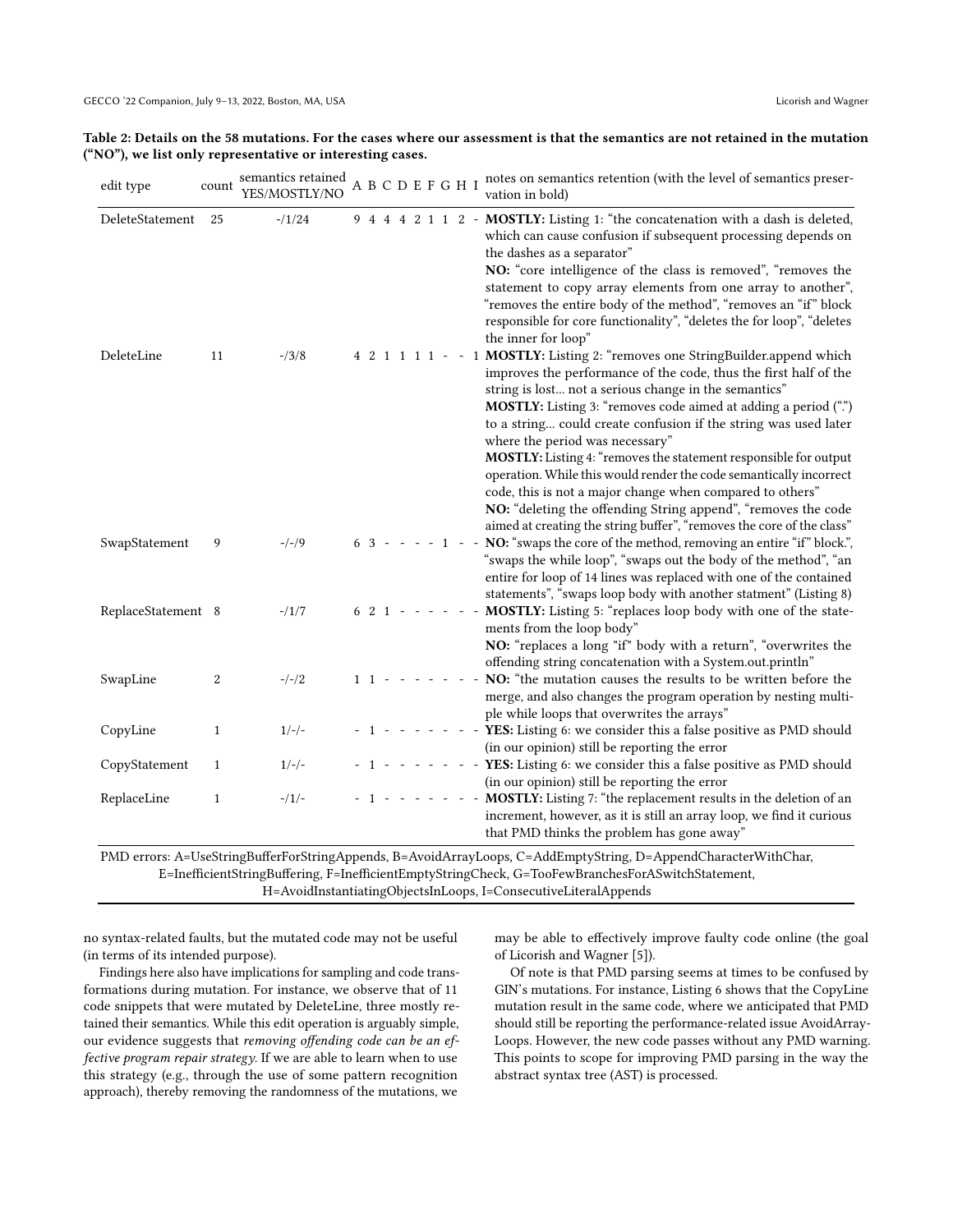Dissecting Copy/Delete/Replace/Swap mutations: Insights from a GIN Case Study GECCO '22 Companion, July 9-13, 2022, Boston, MA, USA

```
1 public class C264051{
2 public static int gcd(int a, int b) {
3 if (b == 0) {
4 return a;
5 } else {
6 return gcd(b, a % b);
7 }
8 }
 9
10 public static int pairwisePrimes(int k) {
11 int numWays = 0;
12 for (int a = 1; a < k; a++) {
13 for (int b = a + 1; b < k; b^{++}) {
14 for (int c = b + 1; c < k; c++) {
15 if ((a + b + c == k) && gcd(a, b) == 1 && gcd(a, b) == 1c) == 1 && gcd(b, c) == 1) {
16 System.out.println("" + a + "+" + b + "+" + c);
17 numWays++;
18 }
19 }
20 }
21 }
22 return numWays;
23 }
24 }
```
Listing 4: Code snippet C264051 with error AddEmptyString, mutation DeleteLine(16). The deleted line is shown in red.

<span id="page-4-3"></span>

|                | 1 public class $C83902f$                             |
|----------------|------------------------------------------------------|
| 2              | public int[] getSubArray(int[] array, int index, int |
|                | size) {                                              |
| 3              | $int[]$ subArray = new $int[size]$ ;                 |
| $\overline{4}$ | $int$ subArrayIndex = 0;                             |
| 5              | for (int i = index; i < index + size; i++) {         |
| 6              | $subArray[subArray[subArrayIndex] = array[i];$       |
| 7              | subArrayIndex++;                                     |
| 8              |                                                      |
| 9              | return subArray;                                     |
| 10             |                                                      |
| 11 }           |                                                      |

Listing 5: Code snippet C83902 with error AvoidArrayLoops, mutation ReplaceStatement(55,54). The deleted code is shown in red.

```
1 public class C315640{
2 private static Integer[] toIntegerArray(int[] array){
3 Integer[] finalArray = new Integer[array.length];
4 for (int i=0; i<array.length; i++){
5 finalArray[i] = array[i];
6 finalArray[i] = array[i];
7 }
8 return finalArray;
9 }
10 }
```
Listing 6: Code snippet C315640 with error AvoidArrayLoops, mutations CopyLine(5,5) and CopyStatement(47,46). The introduced line is shown in blue.

```
1 public class C83902{
2 public int[] getSubArray(int[] array, int index, int
       size) {
3 int[] subArray = new int[size];
4 int subArrayIndex = 0;
5 for (int i = index; i < index + size; i++) {
6 subArray[subArrayIndex] = array[i];
7 subArrayIndex++;
8 subArray[subArrayIndex] = array[i];
9 }
10 return subArray;
11 }
12 }
```
Listing 7: Code snippet C83902 with error AvoidArrayLoops, mutation ReplaceLine(6,7). The removed code is shown in red and the introduced code is shown in blue.

```
// original
1 public class C330977{
2 public void printStrings(String a, int b) {
3 String printString = "";
4 for (int i = 0; i<b; i++) {
5 printString = printString+" "+a;
6 }
7 System.out.println(printString);
8 }
9 }
 // after the mutation
1 public class C330977 {
2 public void printStrings(String a, int b) {
3 String printString = "";
4 for (int i = 0; i < b; i++) System.out.println(
           printString);
5 {
6 printString = printString + " " + a;
7 }
8 }
9 }
```
Listing 8: Code snippet C330977 with error UseStringBufferForStringAppends, mutation SwapStatement(36,48). The removed code is shown in red and the introduced code is shown in blue.

Licorish and Wagner [\[5\]](#page-5-5)'s earlier work singled out the need to mitigate potential false positives when static analysis and automated code improvement techniques are used. Neglecting false positives could particularly weaken the pipeline as mutations should not be performed when there is no need for code improvement. On the contrary, the opposite may result when there are false negative, alluding to the need to enhance the fitness of PMD, and static analysis more generally. In fact, our outcomes here cut to the core of other work that has reported widespread faults in code publicly available online [\[2,](#page-5-2) [3,](#page-5-3) [7\]](#page-5-4), alluding to the need for focused scrutiny of static analysis routines. We thus reiterate here that the mitigation of false positives and negatives as well as parsing improvements are essential to validate static analysis techniques.